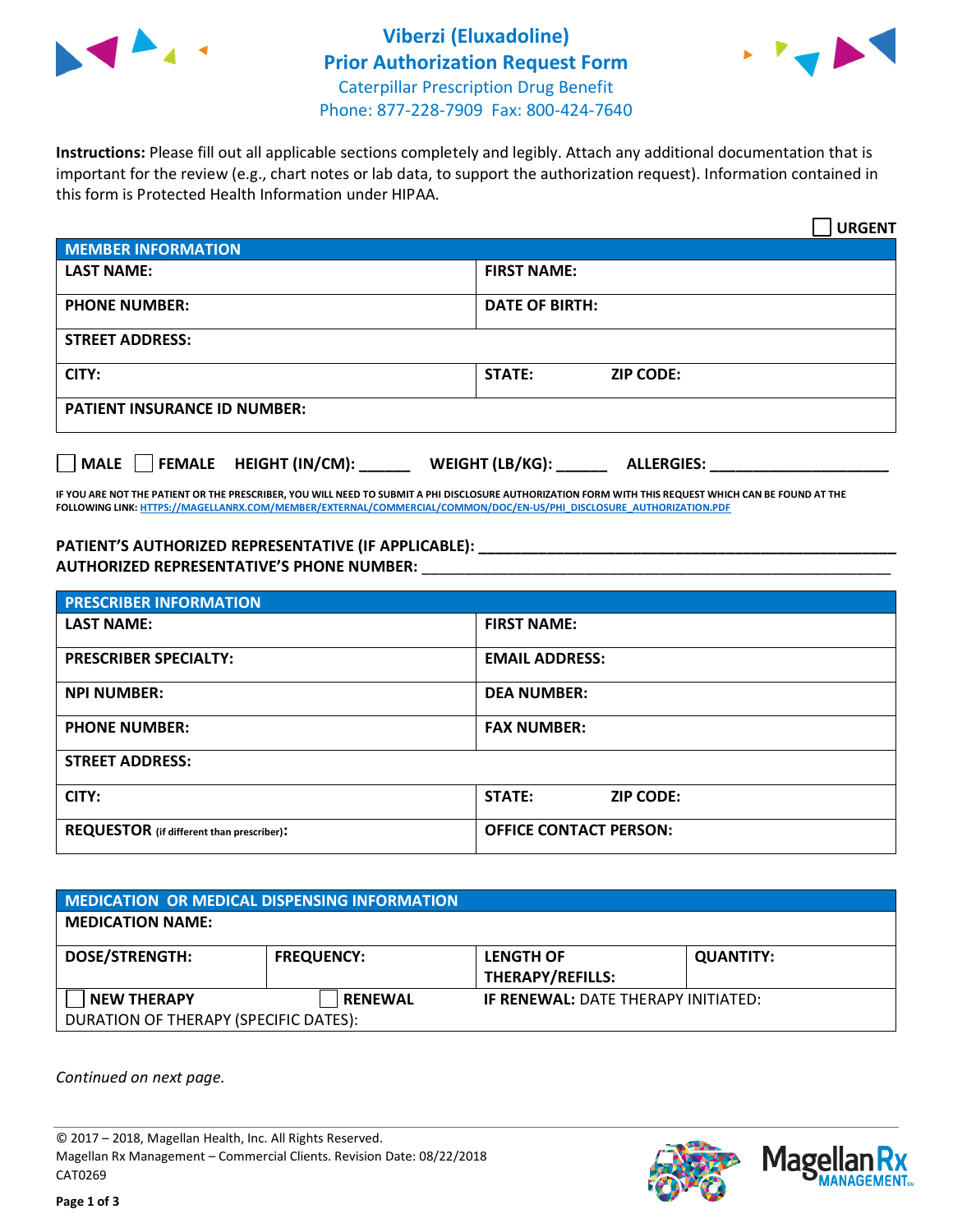



| <b>MEMBER'S LAST NAME:</b> NAME                                                                                                                                                                                   | MEMBER'S FIRST NAME:                                                                                            |                                                                                                                                                    |  |  |
|-------------------------------------------------------------------------------------------------------------------------------------------------------------------------------------------------------------------|-----------------------------------------------------------------------------------------------------------------|----------------------------------------------------------------------------------------------------------------------------------------------------|--|--|
|                                                                                                                                                                                                                   | 1. HAS THE PATIENT TRIED ANY OTHER MEDICATIONS FOR THIS CONDITION?                                              | YES (if yes, complete below)<br><b>NO</b>                                                                                                          |  |  |
| <b>MEDICATION/THERAPY (SPECIFY</b>                                                                                                                                                                                | <b>DURATION OF THERAPY (SPECIFY</b>                                                                             | <b>RESPONSE/REASON FOR</b>                                                                                                                         |  |  |
| DRUG NAME AND DOSAGE):                                                                                                                                                                                            | DATES):                                                                                                         | <b>FAILURE/ALLERGY:</b>                                                                                                                            |  |  |
|                                                                                                                                                                                                                   |                                                                                                                 |                                                                                                                                                    |  |  |
|                                                                                                                                                                                                                   |                                                                                                                 |                                                                                                                                                    |  |  |
|                                                                                                                                                                                                                   |                                                                                                                 |                                                                                                                                                    |  |  |
| <b>2. LIST DIAGNOSES:</b>                                                                                                                                                                                         |                                                                                                                 | <b>ICD-10:</b>                                                                                                                                     |  |  |
| $\Box$ Irritable bowel syndrome with diarrhea (IBS-D)                                                                                                                                                             |                                                                                                                 |                                                                                                                                                    |  |  |
| □ Other diagnosis: ____________________ICD-10__________________________________                                                                                                                                   |                                                                                                                 |                                                                                                                                                    |  |  |
|                                                                                                                                                                                                                   | 3. REQUIRED CLINICAL INFORMATION: PLEASE PROVIDE ALL RELEVANT CLINICAL INFORMATION TO SUPPORT A                 |                                                                                                                                                    |  |  |
| PRIOR AUTHORIZATION.                                                                                                                                                                                              |                                                                                                                 |                                                                                                                                                    |  |  |
| <b>Clinical Information:</b>                                                                                                                                                                                      |                                                                                                                 |                                                                                                                                                    |  |  |
|                                                                                                                                                                                                                   | Has the patient had a trial and failure, contraindication, or intolerance to one of the following antispasmodic |                                                                                                                                                    |  |  |
| agents: Dicyclomine (Bentyl) OR hyoscyamine? □ Yes □ No                                                                                                                                                           |                                                                                                                 |                                                                                                                                                    |  |  |
|                                                                                                                                                                                                                   | Please provide supporting documentation of the trial (including dates) or contraindication                      |                                                                                                                                                    |  |  |
|                                                                                                                                                                                                                   |                                                                                                                 |                                                                                                                                                    |  |  |
| Has the patient had a trial and failure, contraindication, or intolerance to an antidiarrheal agent (e.g. loperamide)?                                                                                            |                                                                                                                 |                                                                                                                                                    |  |  |
| $\square$ Yes $\square$ No                                                                                                                                                                                        |                                                                                                                 |                                                                                                                                                    |  |  |
|                                                                                                                                                                                                                   | Please provide supporting documentation of the trial (including dates) or contraindication                      |                                                                                                                                                    |  |  |
|                                                                                                                                                                                                                   |                                                                                                                 |                                                                                                                                                    |  |  |
| <b>Reauthorization:</b>                                                                                                                                                                                           |                                                                                                                 |                                                                                                                                                    |  |  |
| If this is a reauthorization request, also answer the following:                                                                                                                                                  |                                                                                                                 |                                                                                                                                                    |  |  |
|                                                                                                                                                                                                                   |                                                                                                                 | Has the patient had a positive clinical response to Viberzi therapy demonstrated by an improvement in abdominal                                    |  |  |
| cramping/pain or in stool frequency and consistency? □ Yes □ No                                                                                                                                                   |                                                                                                                 |                                                                                                                                                    |  |  |
|                                                                                                                                                                                                                   |                                                                                                                 |                                                                                                                                                    |  |  |
|                                                                                                                                                                                                                   |                                                                                                                 | Are there any other comments, diagnoses, symptoms, medications tried or failed, and/or any other information the                                   |  |  |
| physician feels is important to this review?                                                                                                                                                                      |                                                                                                                 |                                                                                                                                                    |  |  |
|                                                                                                                                                                                                                   |                                                                                                                 |                                                                                                                                                    |  |  |
|                                                                                                                                                                                                                   |                                                                                                                 |                                                                                                                                                    |  |  |
|                                                                                                                                                                                                                   |                                                                                                                 |                                                                                                                                                    |  |  |
| Please note: Not all drugs/diagnosis are covered on all plans. This request may be denied unless all required                                                                                                     |                                                                                                                 |                                                                                                                                                    |  |  |
| information is received.                                                                                                                                                                                          |                                                                                                                 |                                                                                                                                                    |  |  |
| ATTESTATION: I attest the information provided is true and accurate to the best of my knowledge. I understand that                                                                                                |                                                                                                                 |                                                                                                                                                    |  |  |
| the Health Plan, insurer, Medical Group or its designees may perform a routine audit and request the medical<br>information necessary to verify the accuracy of the information reported on this form.            |                                                                                                                 |                                                                                                                                                    |  |  |
|                                                                                                                                                                                                                   |                                                                                                                 |                                                                                                                                                    |  |  |
| Prescriber Signature or Electronic I.D. Verification:                                                                                                                                                             |                                                                                                                 | Date:                                                                                                                                              |  |  |
|                                                                                                                                                                                                                   |                                                                                                                 | <b>CONFIDENTIALITY NOTICE:</b> The documents accompanying this transmission contain confidential health information that is legally privileged. If |  |  |
| you are not the intended recipient, you are hereby notified that any disclosure, copying, distribution, or action taken in reliance on the contents                                                               |                                                                                                                 |                                                                                                                                                    |  |  |
| of these documents is strictly prohibited. If you have received this information in error, please notify the sender immediately (via return FAX)<br>and arrange for the return or destruction of these documents. |                                                                                                                 |                                                                                                                                                    |  |  |
|                                                                                                                                                                                                                   |                                                                                                                 |                                                                                                                                                    |  |  |
|                                                                                                                                                                                                                   |                                                                                                                 |                                                                                                                                                    |  |  |
| © 2017 - 2018, Magellan Health, Inc. All Rights Reserved.                                                                                                                                                         |                                                                                                                 |                                                                                                                                                    |  |  |

**Page 2 of 3**